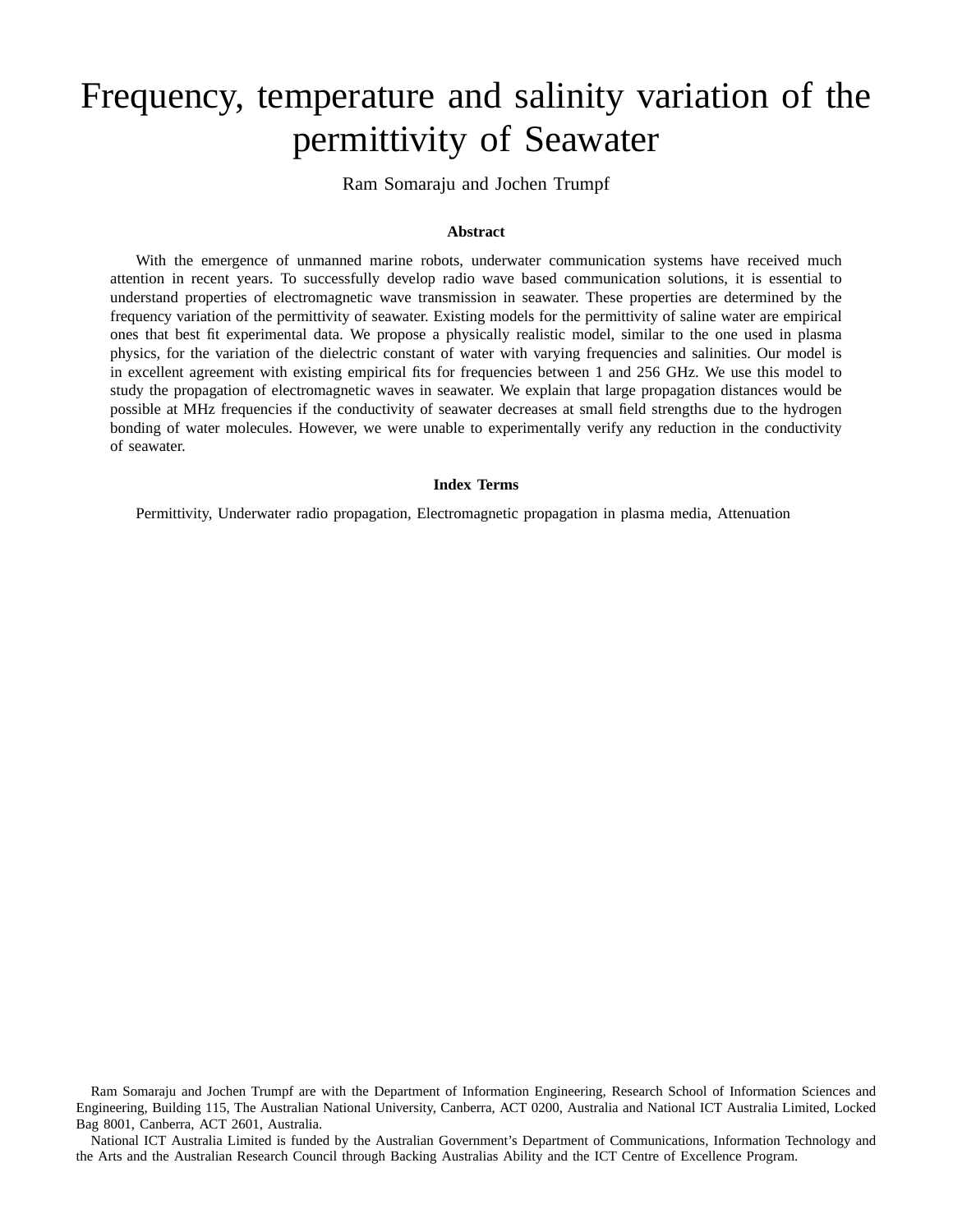# Frequency, temperature and salinity variation of the permittivity of Seawater

## I. INTRODUCTION

**EXISTING** systems for underwater communication<br>largely depend on acoustic technologies. However, largely depend on acoustic technologies. However, acoustic communication is riddled with problems including time-varying multipath propagation and large latencies. Therefore, Al-Shammaa *et. al.* claim that radio communication is a viable alternative [1]. To understand the properties of radio wave propagation in seawater it is essential to know the frequency variation of seawater's relative permittivity because the rate of attenuation of plane electromagnetic waves is a function only of the relative permittivity of the medium.

However, existing models used for the permittivity of seawater are empirical ones that best fit experimental data and are not based on a sound physical model. We propose a model for the permittivity of seawater that is similar to the one used for ionic plasmas. In the following, we briefly review the general theory of polarization of dielectrics including Debye's theory of molecular relaxation. This is followed by a description of models that are currently being used to determine the permittivity of fresh and sea water. We then explain our model, and continue with an evaluation of the model including implications on electromagnetic wave propagation. As will be shown in section VI the predictions of this model disagree with the results of Al-Shammaa *et. al.* [1] but agree with the measurements we calculated.

#### II. POLARIZATION

Any dielectric substance placed in an electric field undergoes polarization, which involves the appearance of bound charges on the surface of the dielectric. Polarization is defined as the dipole moment per unit volume and it may be divided into two categories: *induced and orientation polarization* [2], [3].

Debye investigates the contribution of these two forms of polarizations to the relative permittivity of a dielectric substance [4]. In section IV we will introduce *atomic polarization* leading to a theory more appropriate for seawater.

#### *A. Debye's Theory*

In the book Polar Molecules [4], Debye explains the relationship between relative permittivity and the frequency of electromagnetic waves in a dielectric medium. Debye assumes that the molecules are free and do not interact with each other [2], [3] and that the polarization of the dielectric consists of induced and orientation components.

When a static electric field **E** is applied to a dielectric, the induced component of polarization is assumed to have no inertia and almost instantaneously attains a value of  $P_i = \epsilon_0(\epsilon_\infty - 1)E$ . However, the orientation polarization rises exponentially to reach a maximum value of  ${\bf P}_o = \epsilon_0(\epsilon_s - 1){\bf E} - \epsilon_0(\epsilon_\infty - 1){\bf E}$  at  $t = \infty$ . Therefore, for a static electric field E, the total polarization reaches a maximum value of  $\mathbf{P} = \epsilon_0(\epsilon_s-1)\mathbf{E}$ . The time-constant  $\tau$  of the exponentially increasing orientation polarization is called the *relaxation time*. Also,  $\epsilon_s$  and  $\epsilon_\infty$  are the static and infinite frequency relative permittivities of the dielectric and  $\epsilon_0$  is the permittivity of free space. It depends on the temperature of the substance and is independent of the nature of the electric field and the time of application of the field. Note that other parameters such as viscosity and pressure influence  $\epsilon_r$ . But, this variation is not studied in the paper. Based on these assumptions, it can easily be shown (see [2], [3]) that the frequency dependance of the relative permittivity  $\epsilon_r$  may be written as

$$
\epsilon_r(\omega) = \epsilon_\infty + \frac{\epsilon_s - \epsilon_\infty}{1 + j\omega\tau}
$$
 (1)

Here,  $\omega$  is the angular frequency of oscillation of the electric field. It should be noted that the terms in the above equation are functions of the temperature  $T$  of the substance and therefore it is more appropriate to write equation (1) as

$$
\epsilon_r(\omega, T) = \epsilon_\infty(T) + \frac{\epsilon_s(T) - \epsilon_\infty(T)}{1 + j\omega \tau(T)} \tag{2}
$$

*1) Dielectric properties of real molecules:* Debye's model is based on the assumption that there are no intermolecular interactions and this simple model does not accurately predict the permittivity of real dielectrics. Several dielectrics may be better modelled using the Cole-Cole model [5] which states that the relative permittivity is given by

$$
\epsilon_r(\omega, T) = \epsilon_\infty(T) + \frac{\epsilon_s(T) - \epsilon_\infty(T)}{1 + (j\omega\tau(T))^{1-h}} \tag{3}
$$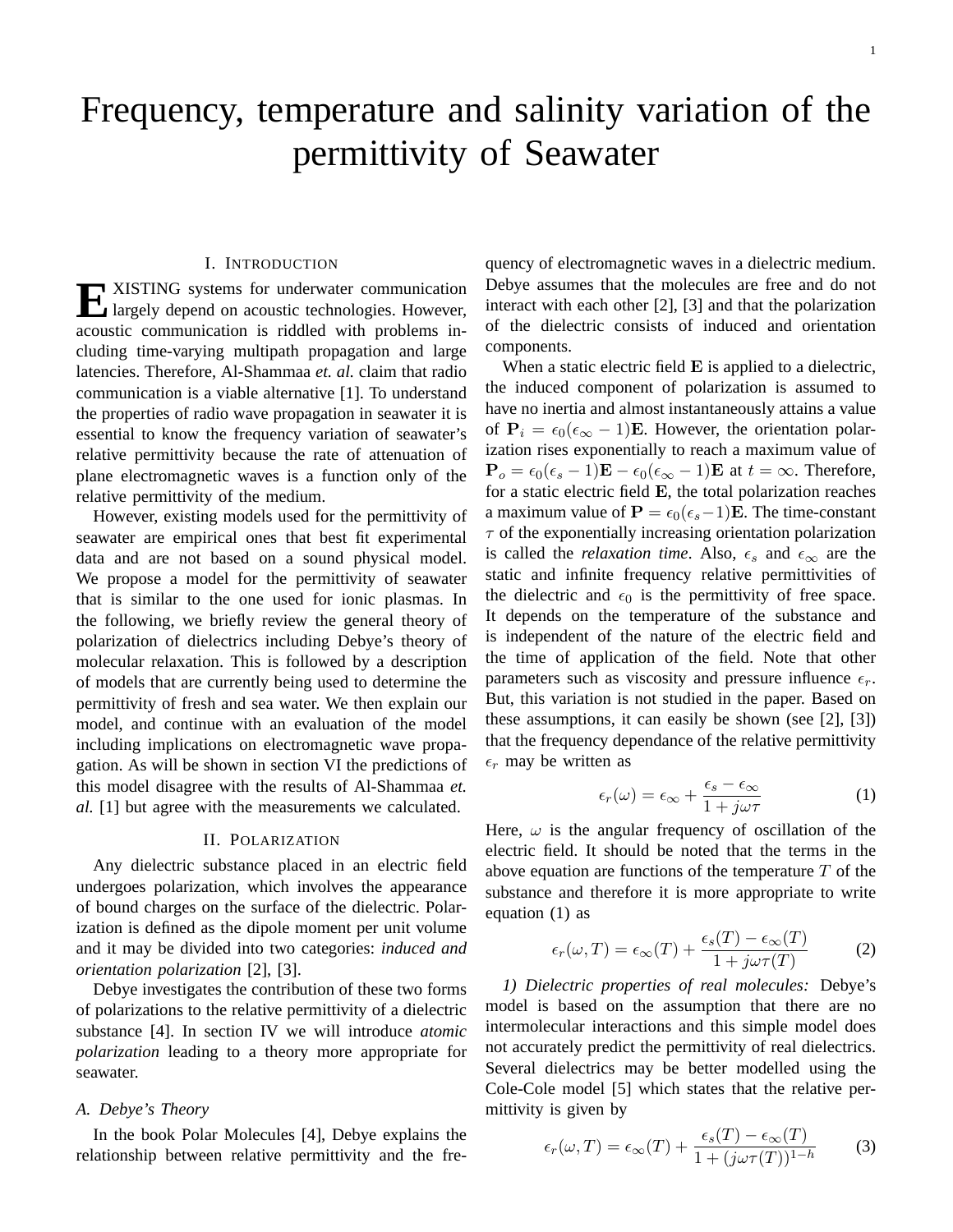where  $0 \leq h \leq 1$ . This is an empirical model and does not really have a physical basis. There is however an interpretation of the Cole-Cole model as the result of a distribution of relaxation times rather than a single relaxation time. Several fits have been proposed for the permittivity of both sea and fresh water based on both Debye and Cole-Cole models as explained in the following section.

# III. EXISTING MODELS FOR SEA AND FRESH WATER **PERMITTIVITY**

An extensive set of experimental measurements [6]– [9] are available for the permittivity of fresh water. The dielectric properties of fresh water may be modelled using equ. 1 for frequencies up to 100 GHz [10]. However, for higher frequencies a double-Debye model is found to be more appropriate. The double-Debye model is based on the assumption that there exists a second polarization process with a different relaxation time and is given by the equation

$$
\epsilon_r(\omega, T) = \epsilon_\infty(T) + \frac{\epsilon_s(T) - \epsilon_1(T)}{1 + j\omega\tau_1(T)}
$$
  
+ 
$$
\frac{\epsilon_1(T) - \epsilon_\infty(T)}{1 + j\omega\tau_2(T)}
$$
(4)

The widely used equations of Liebe *et. al*. [10] are based on such a double-Debye model. Liebe *et. al*. [10] claim that their model may be used for frequencies up to 1THz and may be extended up to 30THz by the inclusion of two Lorentzian terms. Double-Debye fits for fresh water are found in several other papers including Stogryn *et. al.* [11] and Meissner *et. al.* [12].

Until recently, comprehensive models based on extensive experimental measurements were not freely available for seawater. Descriptions used for seawater until the early 1990s consisted of works of Stogryn [13] and Klein [14]. However, in the last decade and a half several single and double Debye type models were developed by Ellison *et. al.* [15], Stogryn *et. al.* [11] and Meissner *et. al.* [12]. The double-Debye model used by Meissner *et. al.* [12] and Stogryn *et. al.* [11] is similar to the fresh water model with the addition of the effect of conductivity on the dielectric constant and may be written as

$$
\epsilon_r(\omega, T, S) = \epsilon_\infty(T, S) + \frac{\epsilon_s(T, S) - \epsilon_1(T, S)}{1 + j\omega\tau_1(T, S)}
$$

$$
+ \frac{\epsilon_1(T, S) - \epsilon_\infty(T, S)}{1 + j\omega\tau_2(T, S)} + j\frac{\sigma(T, S)}{\epsilon_\omega} \tag{5}
$$

Here,  $S$  is the salinity of seawater in parts per thousand (ppt). Ellison *et. al.* [15] use a single Debye model to fit to experimental data. All these models evaluate the

functional dependance of the terms in equation (5) on the salinity and temperature by fitting polynomial, rational or exponential functions to experimental data. For example, Meissner *et. al.* [12] use the fit

$$
\epsilon_s = \epsilon_s(T, 0) \cdot \exp(b_0 S + b_1 S^2 + b_2 TS) \tag{6}
$$

for the static relative permittivity of seawater. Here,  $\epsilon_s(T, 0)$  is the static relative permittivity of fresh water and the constants  $b_i$  are evaluated by fitting the best curve to experimental data. By the author's own admission, there is no physical basis for the model (equation (6)) used. In addition to using the dielectric model of fresh water Ellison *et. al.* [15], Stogryn *et. al.* [11] and Meissner *et. al.* [12] respectively use 30, 13 and 12 parameters that are determined from experimental data to predict the variation of all the terms in equation (5) with temperature and salinity. In contrast, our model is not only physically realistic but also uses only two additional parameters to describe the dielectric behavior of seawater.

### IV. MODEL OF SEAWATER PERMITTIVITY

Seawater has several dissolved salts and is therefore a good conductor. However, increased conduction is not the only phenomenon that occurs when salts are dissolved in water. The ions are hydrated to varying extents (see [16]–[18]).

The *hydration number* is defined as the number of water molecules in the immediate vicinity of the ion. It is based on the dynamical behavior of the water molecules in solution that move with the ion as a unit [17]. This should be distinguished from the *coordination number* of the ion which is the number of molecules in the immediate neighborhood of the ion. The coordination number depends on the distance of the water molecules from the ion [17]. It is bigger than the hydration number and includes all the molecules that are hydrogen bonded to the molecules in the immediate vicinity of the ion.

The model we propose here assumes that the Debye model of Stogryn *et. al.* [11] is adequate for fresh water. However, we develop a physically realistic model for the variation in the permittivity of seawater with varying salinities and temperatures. There are three basic differences between sea and fresh water that need to be considered in order to develop this model.

- The conductivity of water increases with the addition of ions and the increase in conductivity is approximately proportional to the number of ions.
- The extent of polarization due to the displacement of bound charges (i.e. induced and orientation polarization) in seawater depends on its salinity due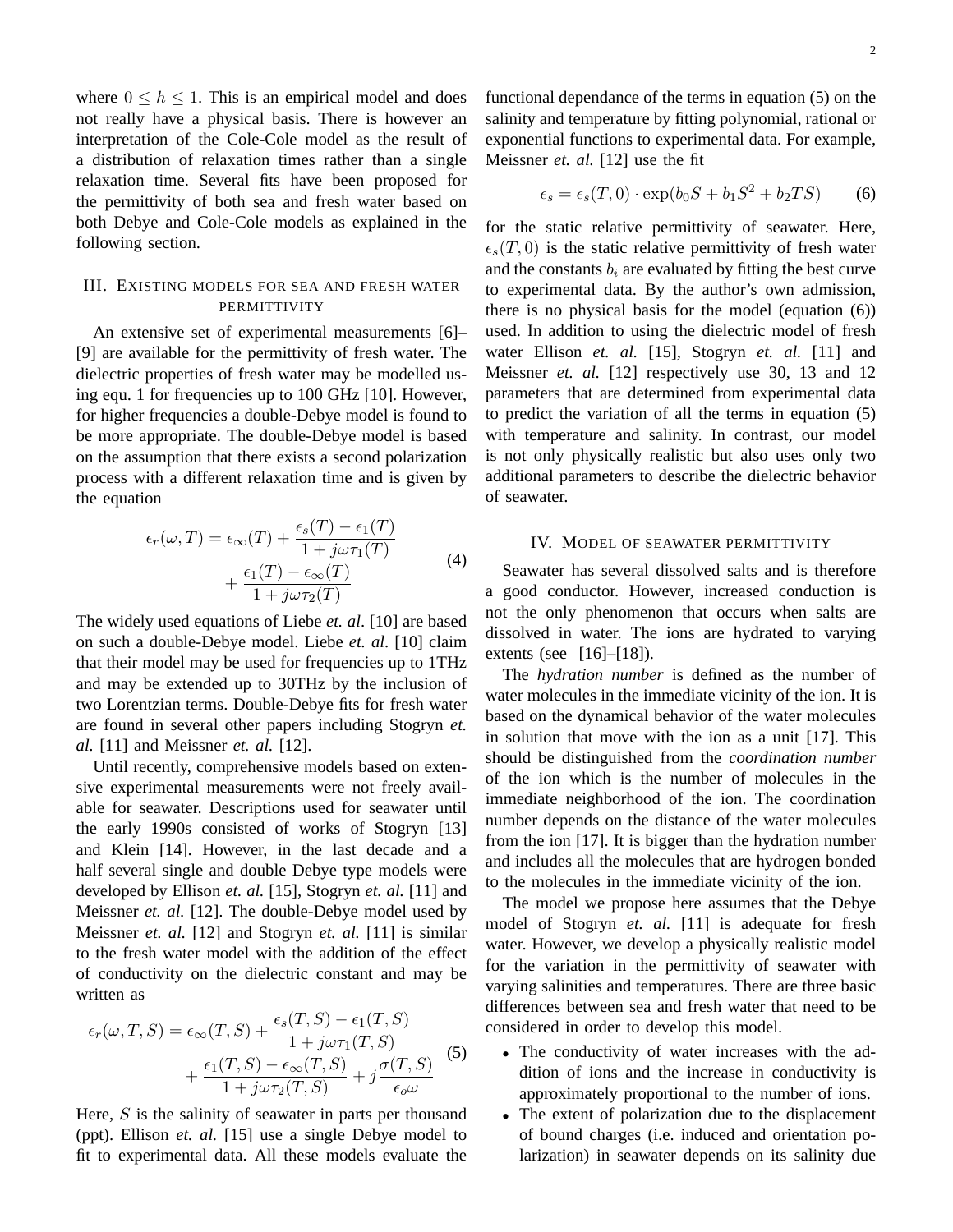to the presence of ions. Therefore,  $\epsilon_s$ ,  $\epsilon_\infty$  and  $\tau$  are functions of seawater's salinity.

The static relative permittivity  $\epsilon_s$ , of seawater reduces because all the water molecules that are in the vicinity of an ion orient themselves with respect to the ion. We assume that these molecules do not contribute to the orientation polarization of seawater. We further assume that the number of water molecules that orient themselves about the dissolved ions is directly proportional to the number of ions. Hence, we would expect  $\epsilon_s$  to decrease linearly with increasing salinity. This assumption is in accordance with the model of Ellison *et. al.* [15] and furthermore seems reasonable based on the physical intuition given above.

The effect of the ions on the induced polarizability is difficult to analyze. Firstly, each ion will have a different absorption spectrum in the infrared region and will contribute different amounts to induced polarization. Further, the ions will affect the magnitude of induced polarization of water molecules. However, if the concentration of ions is small, these effects may be ignored.

Also, the time constant  $\tau$  should not be affected by the addition of ions. This is because  $\tau$  is based on the inertial properties of orientation polarization and we are assuming that the water molecules that are oriented about the ions do not contribute to the orientation polarization. Also, the inertial forces on the water molecules that are not near the ions should not be effected significantly by the presence of ions.

• In addition to induced and orientation polarization, there exists a third kind of polarization in seawater. Non-uniform distribution of free ions in the water will result in *atomic polarization*,  $P_f$ . The contribution of  $P_f$  to polarization has to be taken into account in calculating the relative permittivity.

### *A. Polarization of seawater*

The model we propose here is based on the one used for gaseous plasmas which is composed of positive and negative ions, electrons and also neutral atoms [19]. The total polarization of seawater, P may be written as  $P = P_b + P_f$ . Here,  $P_b$  is the polarization due to the displacement of bound charges in water molecules (i.e. induced and orientation polarization) and  $P_f$  is due to the displacement of ions inside water (i.e. atomic polarization). We can write  $P_b = \epsilon_0 \chi E$ , where  $\chi = \epsilon_b - 1$  and

$$
\epsilon_b(\omega, T, S) = \epsilon_{\infty}(T) + \frac{\epsilon_1(T) - \epsilon_{\infty}(T)}{1 + j\omega\tau_2(T)} + \frac{\epsilon_s(T)(1 - \alpha(T)S) - \epsilon_1(T)}{1 + j\omega\tau_1(T)}
$$
(7)

This is similar to equation (4) that is used for fresh water with the small but significant additional term  $-\alpha(T)S$  in accordance with the assumption that the static relative permittivity of seawater decreases linearly with increasing salinity. The remaining terms in this equation are assumed to be the same as the one used by Stogryn *et. al.* [11] to model fresh water.

*1) Evaluation of*  $P_f$ : We make the following assumptions in deriving a model for the variation of atomic polarization with frequency.

- Seawater is composed of water and several dissolved ion types, indexed by i, with mass  $m_i$  and charge  $q_i$ .  $m_i$  is the total mass of the  $i^{th}$  type of ion and all the water molecules in the hydration shell of this type of ion.
- The drift velocity of the water molecules is zero and the drift velocities of all other ions are measured with respect to water.
- The density of ions is small and so collisions between ions may be ignored and only collisions between neutral water molecules and ions are significant.

If collisions are ignored, the rate of change of the drift velocity of the  $i^{\text{th}}$  type of ion  $v_i$  may be written as

$$
N_i m_i \left( \frac{\partial \mathbf{v}_i}{\partial t} + \mathbf{v}_i \cdot \nabla \mathbf{v}_i \right) = N_i q_i \mathbf{E} + N_i q_i \mathbf{v} \times \mathbf{B} + N_i m_i \mathbf{g} - \nabla p_i
$$
 (8)

where  $N_i$  is the number of ions of type i per unit volume,  $p_i = N_i k_i$  is the pressure and  $N_i m_i$ **g** gives the gravitational force. Though not shown explicitly for ease of notation, both  $N_i$  and  $m_i$  are functions of temperature and salinity. For wavelengths that are large compared to atomic dimensions, the pressure gradient and the nonlinear  $v_i \cdot \nabla v_i$  terms may be ignored [19]. Furthermore, gravitational force is small compared to the force due to the electric field and can therefore be ignored. Collisions are incorporated into equation (8) by adding a damping term that is proportional to  $v_i$  and an effective collision rate  $\omega_i^{eff}$  $i^{eJJ}$  and we get,

$$
N_i m_i \left(\frac{\partial \mathbf{v}_i}{\partial t}\right) = N_i q_i \mathbf{E} + N_i q_i \mathbf{v}_i \times \mathbf{B}
$$
  
- 
$$
N_i m_i \omega_i^{eff} \mathbf{v}_i
$$
 (9)

If we define the drift displacement  $r_i$  of the  $i<sup>th</sup>$  ion by

$$
\mathbf{v}_i = \frac{\partial \mathbf{r}_i}{\partial t} \tag{10}
$$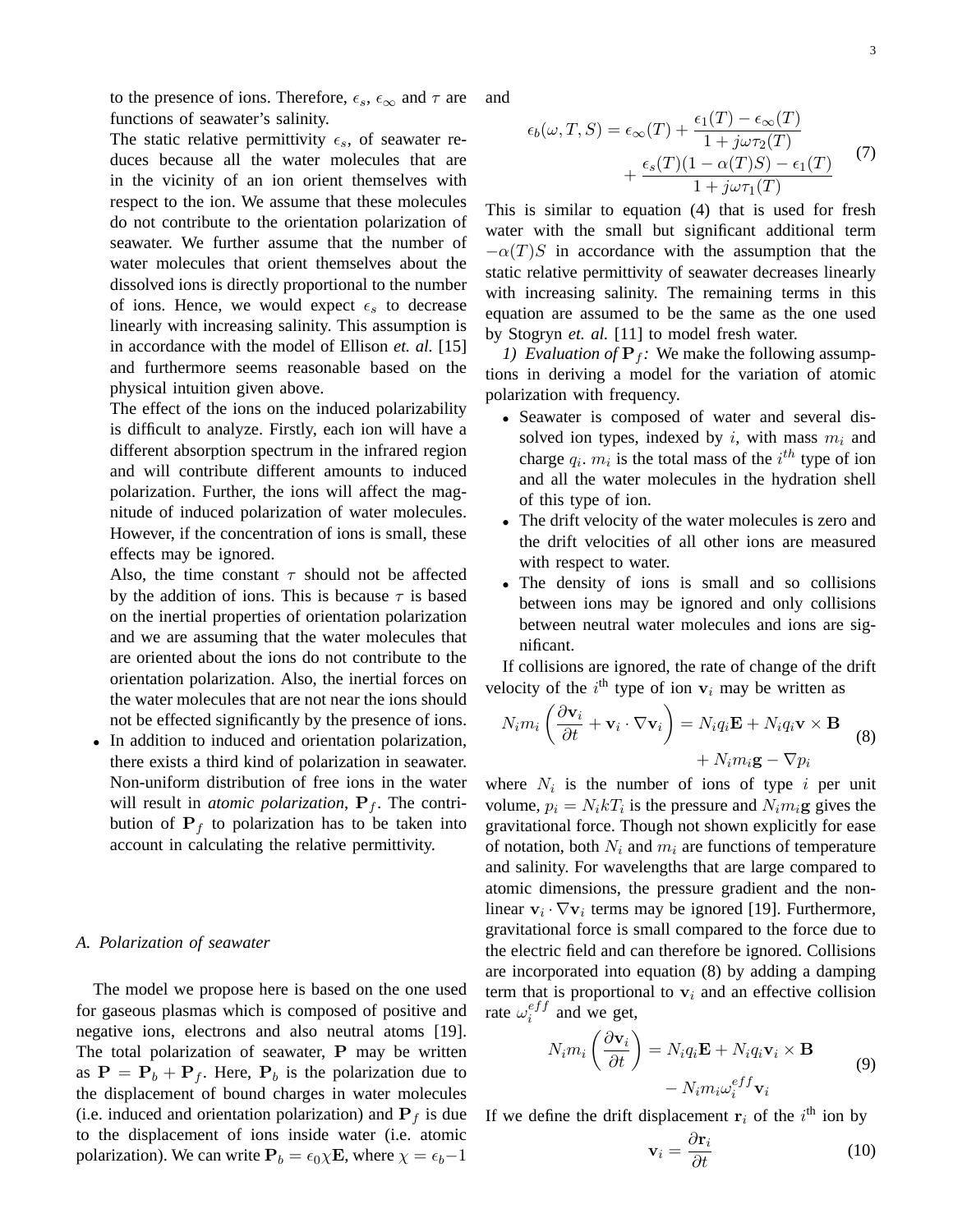then we can write

$$
\mathbf{P}_f = \sum_i N_i q_i \mathbf{r}_i \tag{11}
$$

Also, equation (8) may be re-written in terms of drift displacement as

$$
N_i m_i \frac{\partial^2 \mathbf{r}_i}{\partial t^2} = N_i q_i \mathbf{E} + N_i q_i \frac{\partial \mathbf{r}_i}{\partial t} \times \mathbf{B}
$$

$$
- N_i m_i \omega_i^{eff} \frac{\partial \mathbf{r}_i}{\partial t}
$$
(12)

For waves with exponential dependance of the form  $\exp\{j(\mathbf{kr} - \omega t)\}\$ , this equation may be written as

$$
(j\omega)^2 \mu_i \mathbf{r}_i = q_i (\mathbf{E} + j\omega \mathbf{r}_i \times \mathbf{B}) \tag{13}
$$

where  $\mu_i = m_i \{1 + j(\omega_i^{eff})\}$  $\binom{e}{i}$  $\langle \omega \rangle$ }. Substituting equation (13) into (11), and ignoring the contribution of the magnetic field, which tends to be small compared to that of the electric field in non-magnetic materials, we get

$$
\mathbf{P}_f = -\sum_i \frac{N_i q_i^2}{\mu_i \omega^2} \mathbf{E}
$$
 (14)

#### *B. The relative permittivity*

Now, the total displacement field  $\mathbf{D} = \epsilon_0 \mathbf{E} + \mathbf{P}_f + \mathbf{P}_b$ . Using equations (7) and (14) we get

$$
\epsilon_r(\omega, T, S) = \epsilon_\infty(T) + \frac{\epsilon_s(T)(1 - \alpha(T)S) - \epsilon_1(T)}{1 + j\omega\tau_1(T)}
$$

$$
+ \frac{\epsilon_1(T) - \epsilon_\infty(T)}{1 + j\omega\tau_2(T)} - \sum_i \frac{N_i q_i^2}{\epsilon_0 \mu_i \omega^2}
$$
(15)

Substituting the value of  $\mu_i$  from equation (13) we get

$$
\epsilon_r(\omega, T, S) = \epsilon_{\infty}(T) + \frac{\epsilon_s(T)(1 - \alpha(T)S) - \epsilon_1(T)}{1 + j\omega\tau_1(T)}
$$

$$
+ \frac{\epsilon_1(T) - \epsilon_{\infty}(T)}{1 + j\omega\tau_2(T)}
$$

$$
- \sum_i \frac{c_i}{\epsilon_0 \omega^2 (1 + j\omega_i^{eff}/\omega)}
$$
(16)

where  $c_i = \frac{N_i q_i^2}{m_i}$ .

It is however difficult to calculate and measure  $\omega_i^{eff}$ i for the individual ions. Therefore, we assume that the effective collision rate is the same for all the ions and is equal to  $\omega^{eff}$ . We can then rewrite equation (16) as

$$
\epsilon_r(\omega, T, S) = \epsilon_{\infty}(T) + \frac{\epsilon_s(T)(1 - \alpha(T)S) - \epsilon_1(T)}{1 + j\omega\tau_1(T)}
$$

$$
+ \frac{\epsilon_1(T) - \epsilon_{\infty}(T)}{1 + j\omega\tau_2(T)}
$$

$$
- \frac{c(T, S)}{\epsilon_0 \omega^2 (1 + j\omega^{eff}(T, S)/\omega)}
$$
(17)

where  $c(T, S) = \sum_i c_i$ . Both  $c(T, S)$  and  $\omega(T, S)$  are functions of both Salinity and temperature because the number  $N_i$  of ions of type i in solution and the mass  $m_i$  of  $i^{th}$  type of ion along with its hydration shell are functions of temperature and salinity.

*1)* Evaluation of  $\alpha(T)$ ,  $c(T, S)$  and  $\omega^{eff}(T, S)$ :  $\alpha(T) \cdot S$  is equal to the fraction of water molecules that are oriented towards ions in solution. Let the concentration of the  $i^{th}$  type ion in water be  $\rho_i$  parts per thousand. Now, some fraction, say  $\beta_i$ , of these ions will be dissociated and these are the only ions that contribute towards the reduction of the static permittivity of water. The number of such ions  $N_i$  in 1 Kg of solution is given by

$$
N_i = \frac{\beta_i \rho_i}{\nu_i} \text{ moles} \tag{18}
$$

Here,  $\nu_i$  is the atomic mass of the  $i^{th}$  type ion. If the coordination number of this ion is  $k_i$ , then the total number of water molecules that are oriented about the  $i^{th}$  type of ion is  $N_i k_i$ . Therefore the fraction of water molecules,  $\alpha(T) \cdot S$  that are oriented about all the ions in solution is given by

$$
\alpha(T) \cdot S = \sum_{i} \frac{N_i k_i}{1/0.018} = \sum_{i} \frac{0.018 \beta_i \rho_i k_i}{\nu_i} \qquad (19)
$$

Note that we used the fact that the molecular mass of water is 18 g/mole in deriving the last equation.

To evaluate  $c(T, S)$ , we need to know the hydration number and not the coordination number of an ion. Let the hydration number of the  $i^{th}$  type of ion be  $h_i$  and  $A_v = 6.023e23$  be Avogadro's number. Then the mass of the  $i<sup>th</sup>$  type of ion and all the water molecules in its hydration shell is  $m_i = (\nu_i + 0.018h_i)/A_v$ . Using this and equation (18) we get

$$
c(S,T) = \sum_{i} c_i
$$
  
= 
$$
\sum_{i} \frac{N_i q_i^2}{m_i}
$$
  
= 
$$
\sum_{i} \frac{A_v^2 \beta_i \rho_i q_i^2}{\nu_i (\nu_i + 0.018 h_i)}
$$
 (20)

Finally, because the ionic conductivity of water  $\sigma(T, S) \approx c(T, S)/\omega^{eff}(T, S)$  we can calculate the ratio of  $\omega^{eff}(T, S)$  to  $c(T, S)$  using the well established values of ionic conductivity of water.

However, the hydration number, coordination number and percentage of dissociation are difficult to ascertain accurately from experimentation. For instance, the experimental values for the hydration number of Na+ ions varies from 4-8 [16]. Therefore it was decided that  $\alpha(T)$ and  $c(T, S)$  should be determined using experimentally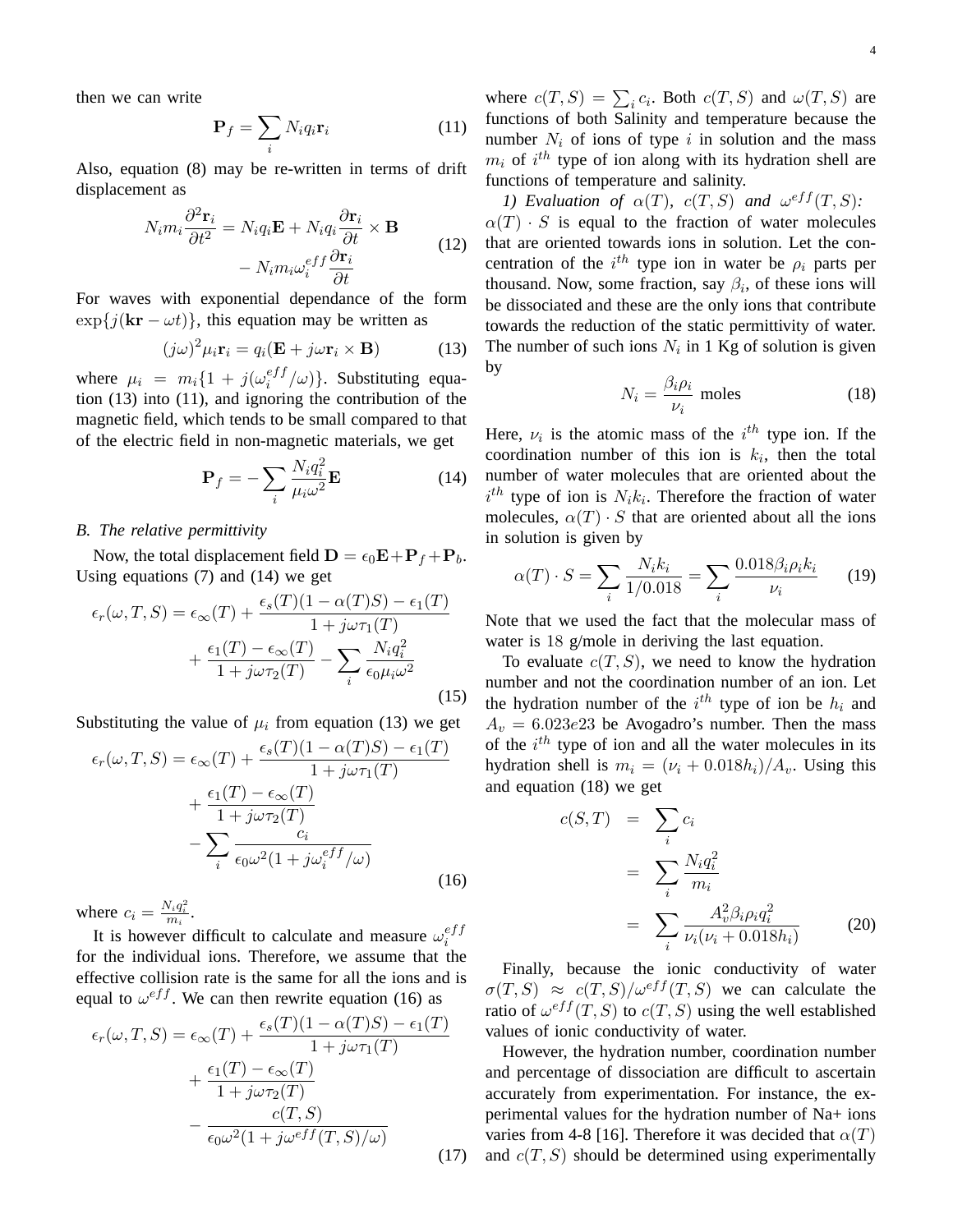| Ion Type | Density (ppt) |
|----------|---------------|
| C T      | 19.135        |
| $Na+$    | 10.76         |
| $SO_4^-$ | 2.712         |
|          | 1.294         |

TABLE I

DENSITY AND MOLALITIES OF COMPONENTS OF SEAWATER WITH SALINITY  $S = 35$  PPT

measured values of the permittivity and then the resulting value for the hydration and coordination numbers be compared to existing predictions.

## V. RESULTS

It is difficult to experimentally measure the permittivity of seawater for a varying range of frequencies because it is extremely lossy. Therefore, it was decided that the validity of the model be ascertained by generating pseudo-data from the empirical fits to experimental data mentioned in section III. Figure 1 compares the real and imaginary parts of permittivity of seawater of our model with the fits of Stogryn *et. al.* [11], Meissner *et. al.* [12], Ellison *et. al.* [15] and Wentz *et. al.* [20] for various values of salinity and temperature.

It is clear from these figures that our model is in excellent agreement with these fits for frequencies between 1 and 256 GHz. The maximum deviation of our model from the fits of Stogryn *et. al.* [11] and Meissner *et. al.* [12], is 7.6% and 6.9% respectively in the frequency range 1-256GHz. The fits of Stogryn *et. al.* [11] and Meissner *et. al.* [12] differ by as much as 11.5% in the same frequency range. Further verification of the model comes from the fact that the values of  $\alpha(T)$  and  $c(T, S)$ obtained by fitting best curves to pseudo-data are the right order of magnitude. We get,

$$
\alpha(T) = 0.00314 \text{ ppt}^{-1} \tag{21}
$$

$$
c(T, S) \approx 1 \times 10^{12} \cdot S \, \text{C}^2/\text{Kg} \tag{22}
$$

It should be noted that no temperature dependance was detected for both  $c(T, S)$  and  $\alpha(T)$ . To check that these values are as expected, we need to know the composition of seawater. Table I shows the densities of four components of seawater that have the highest concentrations [21].

We note that the only significant elements are Sodium and Chlorine. Because we are only interested in the order of magnitude of the hydration numbers we assume that seawater only consists of these two components and from the calculated value of  $\alpha$  we get

$$
\beta(k_{Cl} + k_{Na}) = 11.3\tag{23}
$$

Here,  $\beta$  is the degree of dissociation of NaCl and  $k_{Cl}$  and  $k_{Na}$  are the coordination numbers of Cl and Na respectively. These numbers are as expected [17]. Similarly it can be shown that  $c(T, S)$  is of the right order of magnitude.

However, more experimental results over a wider range of frequencies are required to completely validate the model and get an accurate value for  $c(T, S)$ . Such experiments are particularly important for frequencies greater than a few hundred gigahertz. High frequency measurements are needed to accurately compute  $c(T, S)$ because  $\omega^{eff}$  is of the order of 1THz and we require measurements in this frequency range to accurately determine  $c(T, S)$ .

Also, at smaller frequencies seawater behaves as a conductor and this can easily be seen by taking the low frequency limit of equation (17). Then the permittivity reduces to

$$
\epsilon_r(T, S) = \frac{c(T, S)}{j \epsilon_0 \omega \omega^{eff}(T)} = \frac{\sigma(T, S)}{j \epsilon_0 \omega} \tag{24}
$$

This is what one would expect for a good conductor. In fact the low frequency limit of the empirical equation (5) is identical to the one used in this model. It is therefore safe to assume that the model is valid for low frequencies.

## VI. IMPLICATIONS FOR THE PROPAGATION OF ELECTROMAGNETIC WAVES

Our model for the permittivity of seawater assumes that it is independent of the applied electric field strength and is only a function of the temperature and salinity of seawater and the frequency of the electromagnetic wave. Therefore the rate of attenuation of an electromagnetic wave in seawater, which depends only on its permittivity, is not a function of the distance from a transmitting antenna. This is in accordance with the classical literature: the articles [22]–[26] indicate that no such change in attenuation occurs as the distance from the transmitting antenna increases even if the antennas are insulated [26], [27]. Therefore, we expect the range in seawater to be comparable to the skin depth, which is of the order of 0.3 m at a frequency 1 MHz if we assume the conductivity of seawater to be 4 s/m [28].

However, Al-Shammaa *et. al.* claim that radio communication over a distance of 100m is possible at MHz frequencies in seawater [1]. Al-Shammaa *et. al.* [1] further claim that as the distance from the transmitting antenna increases, the rate of attenuation of electromagnetic waves reduces greatly. In fact, figures 13 and 14 in [1] indicate that there is minimal attenuation once the distance from the transmitting antenna increases beyond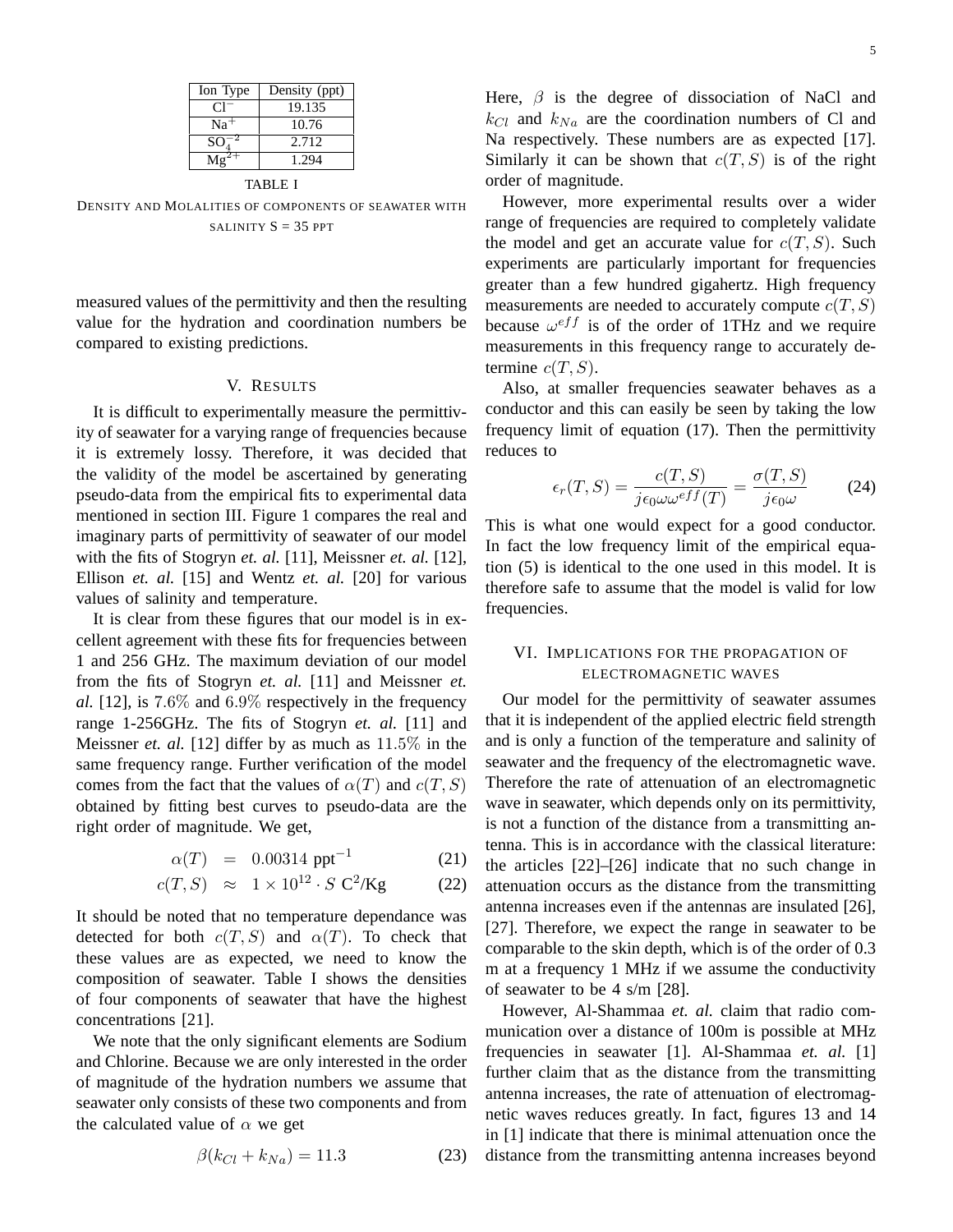

(e)

(f)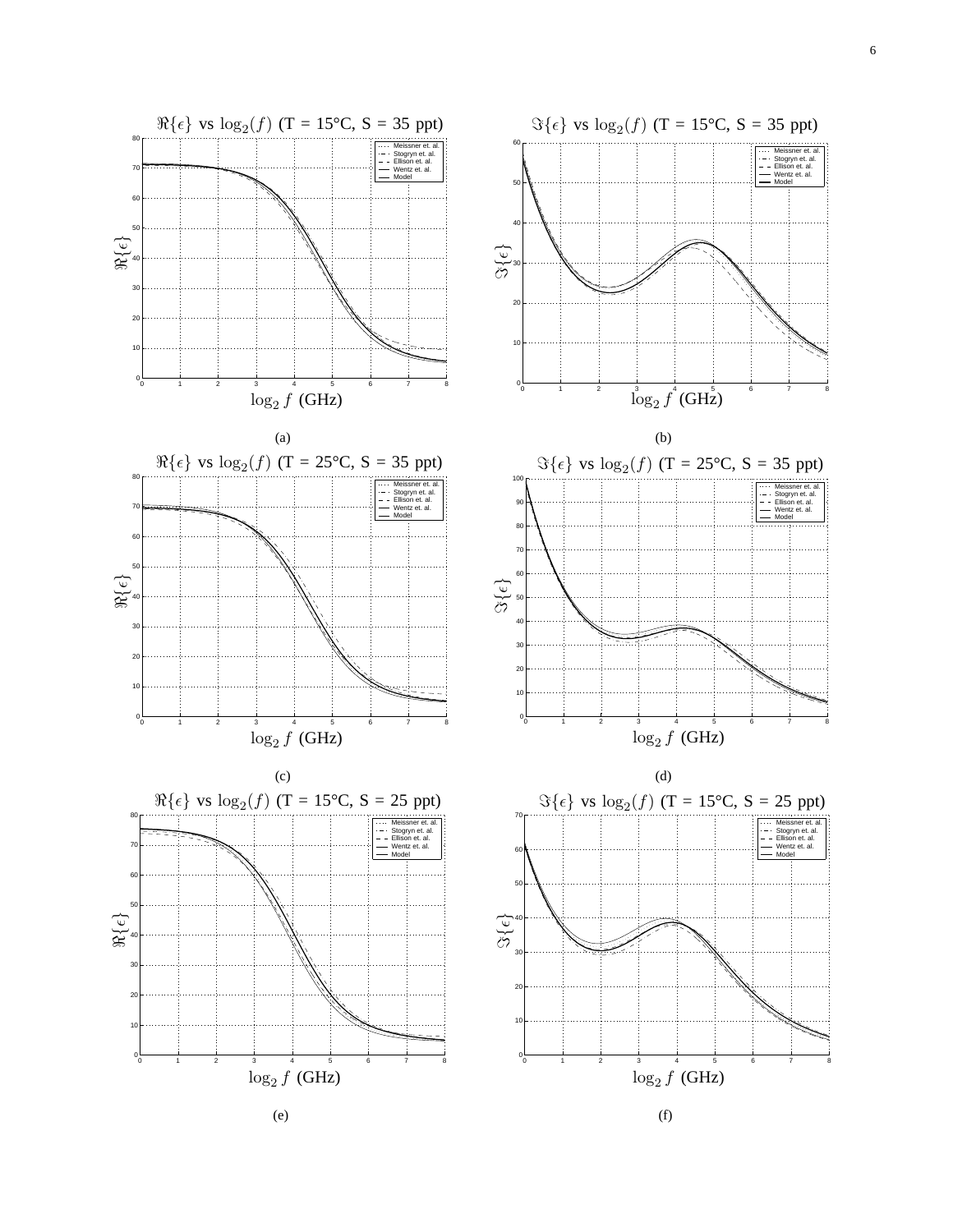

Fig. 1. Real and Imaginary parts of permittivity as a function of frequency

3-4 meters. Al-Shammaa *et. al.* [1] explain this reduction in attenuation with increased distance by claiming that the conduction current losses may be ignored once the distance from the transmitting antenna becomes large.

We believe that such a change in attenuation of electromagnetic waves in seawater could only occur if seawater behaves differently at small electric field strengths and hence at large propagation distances from a transmitting antenna. If the conductivity of seawater decreases at small electric field strengths, then, as the distance from the transmitting antenna increases, the amplitude of the transmitted electromagnetic wave would reduce and therefore we would see a reduced rate of attenuation. One possible explanation as to why seawater might be a poor conductor at small field strengths is as follows.

A positive and a negative ion may be *bonded* to each other through water molecules that are hydrogen bonded to each other (See figure 2). These bonds, if they do exist, will be extremely weak and easy to break apart. Therefore at high electric field strengths, with forces acting in opposite directions on positive and negative ions, these bonds might be broken apart and we would get free positive and negative ions. However, for small electric field strengths, there would be no free ions to conduct and therefore the conductivity might decrease drastically. This would particularly be the case at higher frequencies because with alternating fields, the time available to break these weak bonds would be shorter. It is well known that the conductivity of seawater is not constant above a certain frequency. Gabillard *et. al.* [25] show that if the conductivity was constant for



Fig. 2. Ions *bonded* to each other through hydrogen bonded water molecules

high frequencies then yellow light would only be visible up to 29 cm underwater. But we can see a yellow lamp much further than 29 cm in seawater.

It is hence conceivable that the rate of attenuation decreases with decreasing field strength. It could well be that such a reduction has not been detected previously because one could not measure extremely small electric field strengths until recently. However, with better measuring equipment available now one might be able to detect small field strengths.

We decided to experimentally verify if the conductivity of seawater changes by using the setup shown in figure 3. We measured the amplitude of  $V1$  and  $V2$ using a lock-in amplifier to calculate the impedance of salt water from the ratio  $V1$  and  $V2$ . We used a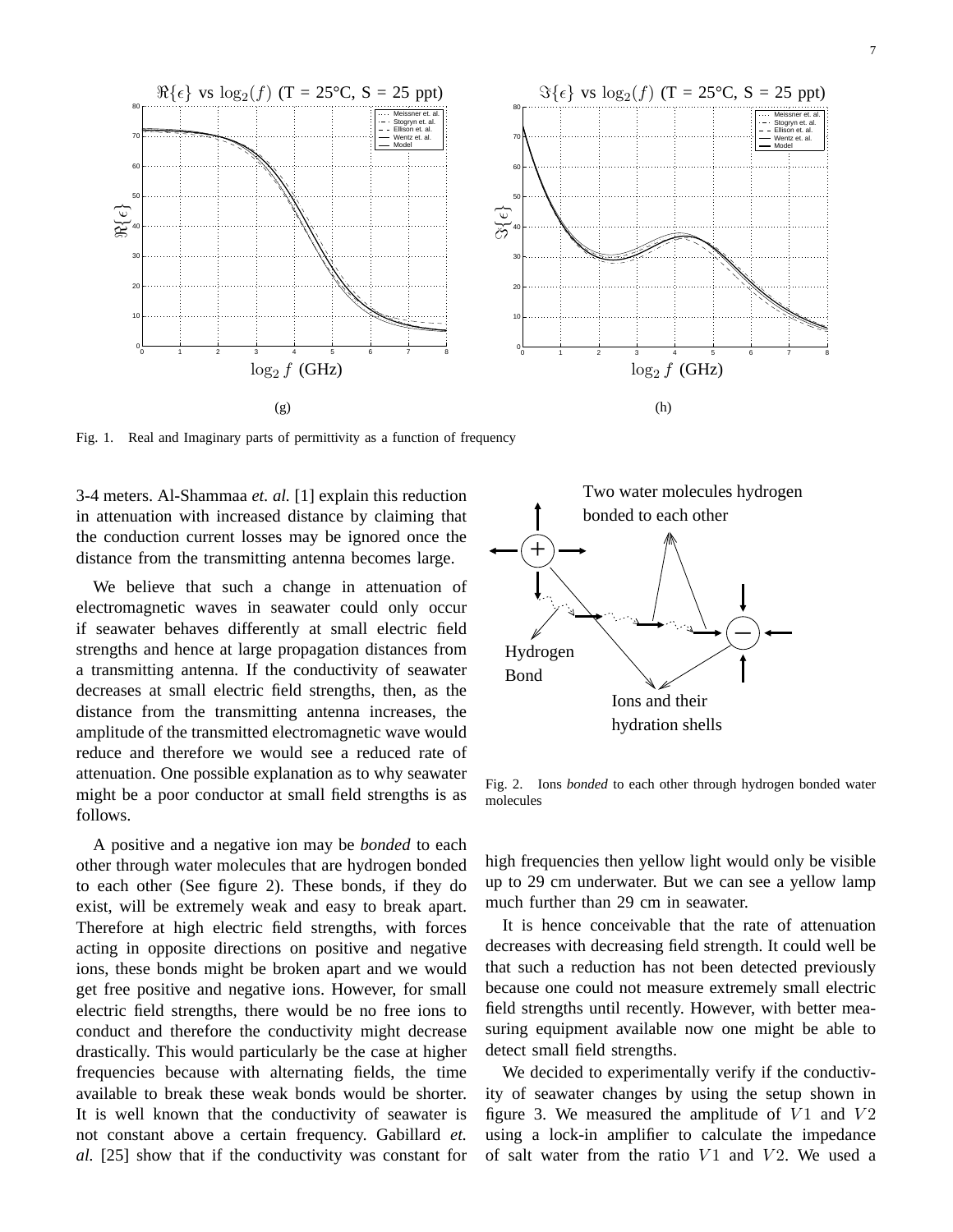

Fig. 3. Experimental setup to measure the conductivity of saltwater

Princeton Applied Research EG & G 5210 amplifier at a frequency of 50 KHz and a Stanford Research Systems SR844 amplifier at a frequency of 1 MHz. It was decided that it was unnecessary to use a Wheatstone bridge circuit because it is not essential that the impedance be measured accurately. We were only interested in measuring large changes in impedance as only this would explain the large differences in the rates of attenuation. As a control experiment, at 1 MHz the water cell was also replaced by a 820  $\Omega$  carbon resistor.

The electric field strength applied to the water cell was reduced by increasing the resistance of the variable resistor R1. All the components were shielded inside grounded metal boxes to reduce the effects of external noise. We detected no change in the conductivity of salt water at 50 KHz. The smallest voltage applied to the water cell was  $600nV$  at 50 KHz. The cell is 5 cm long and if we assume a uniform electric field then the smallest field applied was  $12\mu V/m$ .

However, at 1 MHz we initially detected a change in the ratio of the voltages  $V1$  and  $V2$ . Exactly the same change in ratio was also present in the control experiment, where we replaced the water cell with a resistor. We concluded that this effect was due to capacitative and inductive coupling between poorly shielded wires. After shielding the wires properly we did not detect a change in the ratios of the two voltages and hence no change in the conductivity of seawater down to a voltage of 30  $\mu$ V at 1 MHz. If we assume a uniform electric field then the smallest field strength applied was 1.5  $mV/m$ .

We can conclude from this experiment that the conductivity of seawater does not change for electric field strengths as small as  $12\mu V/m$  at a frequency of 50 KHz or  $1.5mV/m$  at a frequency of 1 MHz and hence the rate of attenuation does not change for these field strengths. We currently have no plausible explanation for the large propagation range observed by Al-Shammaa *et. al.* [1].

## VII. CONCLUSION

In this paper we derived a physically realistic model for the frequency variation of the relative permittivity of seawater for varying salinities and temperatures. The model derived is in excellent agreement with existing empirical fits to experimental data. Also, the model uses only two parameters that need to be determined from experimental data as opposed to more than 10 parameters used by most empirical fits. Furthermore, the remaining parameters in our model have a physical interpretation and could hence theoretically be determined by independent experiments. Moreover, because our model has a physical foundation, we are confident that it is valid over a wider parameter (frequency, temperature and salinity) range and can be used for extrapolation in regions where no experimental data is available.

This model however does not predict large propagation distances for electromagnetic waves in seawater in the frequency range of a few Megahertz as measured by Al-Shammaa et. al. [1]. We believe that the only possible explanation for these large propagation distances is that the conductivity of seawater changes at small field strengths due to hydrogen bonding in water. However, we measured no change in conductivity for electric fields as small as  $12\mu V/m$  and  $1.5mV/m$  at frequencies of 50 KHz and 1 MHz respectively.

#### **REFERENCES**

- [1] A. I. Al-Shammaa, A. Shaw, and S. Saman, "Propagation of electromagnetic waves at mhz frequencies through seawater," *IEEE Trans. Antennas Propagat.*, vol. 52, no. 11, pp. 2843– 2849, Nov. 2004.
- [2] A. Chelkowski, *Dielectric Physics*. Elsiver Scientific Publishing Company, 1980.
- [3] E. H. Nora, W. E. Vaughan, A. Price, and M. Davies, *Dielectric properties and molecular behaviour*, T. Sugden, Ed. Van Nostrand Reinhold Company Ltd., 1969.
- [4] P. Debye, *Polar molecules*. Dover, 1929.
- [5] K. S. Cole and R. H. Cole, "Dispersion and absorption in dielectrics," *Journal of chemical physics*, vol. 9, pp. 341–351, April 1941.
- [6] J. Hasted, S. Hussain, A. Frescura, and J. Birch, "The temperature variation of the near millimetre wavelength optical constants of water," *Infrared Physics*, vol. 27, no. 1, pp. 11– 15, 1987.
- [7] D. Lide, Ed., *Handbook of Chemistry and Physics*, 74th ed. CRC Press, 1993, ch. 6, p. 10.
- [8] D. Archer and P. Wang, "The dielectric constant of water and debye-huckel limiting law slopes," *Journal of Physical Chemical Referrence Data*, vol. 19, p. 371, 1990.
- [9] R. L. Kay, G. Vidulich, and K. S. Pribadi, "A reinvestigation of the dielectric constant of water and its temperature coefficient," *Journal of Chemical Physics*, vol. 73, no. 2, pp. 445–447, February 1969.
- [10] H. J. Liebe, G. A. Hufford, and T. Manabe, "A model for the complex permittivity of water at frequencies below 1thz," *International Journal of Infrared and Millimeter Waves*, vol. 12, no. 7, pp. 659–675, 1991.
- [11] A. Stogryn, H. Bull, K. Rubayi, and S. Iravanvhy, "The microwave dielectric properties of sea and fresh water," GenCorp Aerojet, Azusa, Ca. 91702, Tech. Rep., 1995.